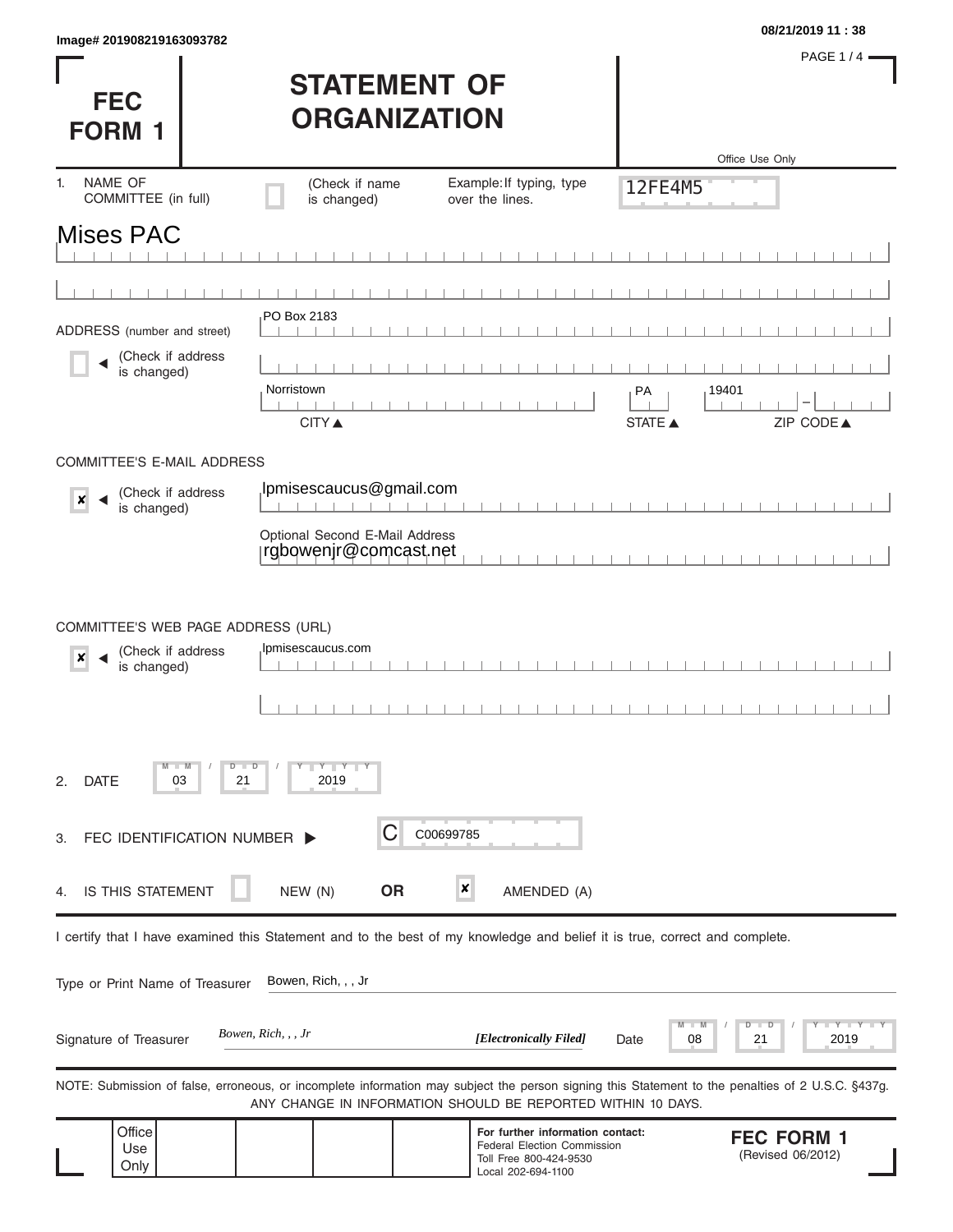|                                | FEC Form 1 (Revised 02/2009)                                                                                                                                                                                                | Page 2                   |
|--------------------------------|-----------------------------------------------------------------------------------------------------------------------------------------------------------------------------------------------------------------------------|--------------------------|
|                                | TYPE OF COMMITTEE                                                                                                                                                                                                           |                          |
|                                | <b>Candidate Committee:</b>                                                                                                                                                                                                 |                          |
| (a)                            | This committee is a principal campaign committee. (Complete the candidate information below.)                                                                                                                               |                          |
| (b)                            | This committee is an authorized committee, and is NOT a principal campaign committee. (Complete the candidate<br>information below.)                                                                                        |                          |
| Name of<br>Candidate           |                                                                                                                                                                                                                             |                          |
| Candidate<br>Party Affiliation | Office<br>Senate<br>President<br>Sought:<br>House                                                                                                                                                                           | State<br><b>District</b> |
| (c)                            | This committee supports/opposes only one candidate, and is NOT an authorized committee.                                                                                                                                     |                          |
| Name of<br>Candidate           |                                                                                                                                                                                                                             |                          |
|                                | <b>Party Committee:</b>                                                                                                                                                                                                     |                          |
| (d)                            | (National, State<br>(Democratic,<br>This committee is a<br>or subordinate) committee of the                                                                                                                                 | Republican, etc.) Party. |
|                                | <b>Political Action Committee (PAC):</b>                                                                                                                                                                                    |                          |
| (e)                            | This committee is a separate segregated fund. (Identify connected organization on line 6.) Its connected organization is a:                                                                                                 |                          |
|                                | Corporation<br>Corporation w/o Capital Stock                                                                                                                                                                                | Labor Organization       |
|                                | Membership Organization<br><b>Trade Association</b>                                                                                                                                                                         | Cooperative              |
|                                | In addition, this committee is a Lobbyist/Registrant PAC.                                                                                                                                                                   |                          |
| (f)<br>×                       | This committee supports/opposes more than one Federal candidate, and is NOT a separate segregated fund or party<br>committee. (i.e., nonconnected committee)                                                                |                          |
|                                | In addition, this committee is a Lobbyist/Registrant PAC.                                                                                                                                                                   |                          |
|                                | In addition, this committee is a Leadership PAC. (Identify sponsor on line 6.)                                                                                                                                              |                          |
|                                | <b>Joint Fundraising Representative:</b>                                                                                                                                                                                    |                          |
| (g)                            | This committee collects contributions, pays fundraising expenses and disburses net proceeds for two or more political<br>committees/organizations, at least one of which is an authorized committee of a federal candidate. |                          |
| (h)                            | This committee collects contributions, pays fundraising expenses and disburses net proceeds for two or more political<br>committees/organizations, none of which is an authorized committee of a federal candidate.         |                          |
|                                | Committees Participating in Joint Fundraiser                                                                                                                                                                                |                          |
| 1.                             | FEC ID number $\bigcap$                                                                                                                                                                                                     |                          |
| 2.                             | FEC ID number C                                                                                                                                                                                                             |                          |
| 3.                             | FEC ID number $\bigcap$                                                                                                                                                                                                     |                          |
| 4.                             | FEC ID number $\bigcap$                                                                                                                                                                                                     |                          |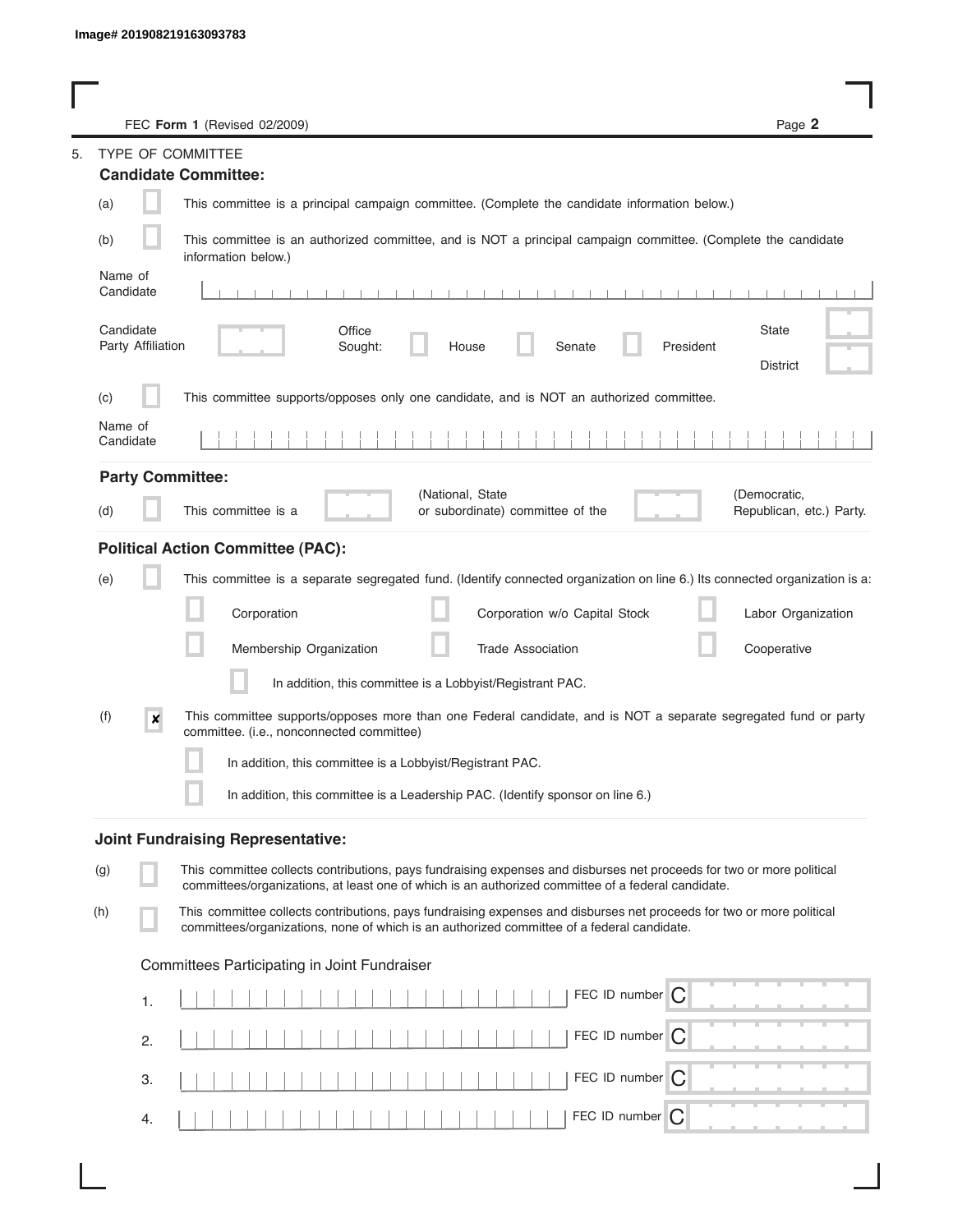FEC Form 1 (Revised 02/2009) Page 3

Write or Type Committee Name

## Image# 201908219163093784<br>
FEC Form 1 (Revise<br>
Write or Type Committee Na<br> **MISES PAC**

6. Name of Any Connected Organization, Affiliated Committee, Joint Fundraising Representative, or Leadership PAC Sponsor

| <b>NONE</b>                                                                                                                  |  |             |              |          |  |  |  |
|------------------------------------------------------------------------------------------------------------------------------|--|-------------|--------------|----------|--|--|--|
|                                                                                                                              |  |             |              |          |  |  |  |
| Mailing Address                                                                                                              |  |             |              |          |  |  |  |
|                                                                                                                              |  |             |              |          |  |  |  |
|                                                                                                                              |  |             |              | $-1$     |  |  |  |
|                                                                                                                              |  | <b>CITY</b> | <b>STATE</b> | ZIP CODE |  |  |  |
| Joint Fundraising Representative<br>Connected Organization   Affiliated Committee<br>Leadership PAC Sponsor<br>Relationship: |  |             |              |          |  |  |  |

Custodian of Records: Identify by name, address (phone number -- optional) and position of the person in possession of committee books and records. 7.

| Bowen, Rich, , , Jr |                                                                                                |
|---------------------|------------------------------------------------------------------------------------------------|
| Full Name           |                                                                                                |
| Mailing Address     | 13 Webster Avenue                                                                              |
|                     |                                                                                                |
|                     | ,08002<br>NJ<br>Cherry Hill                                                                    |
| Title or Position   | ZIP CODE<br><b>CITY</b><br><b>STATE</b>                                                        |
| Treasurer           | 856<br>304<br>1450<br>Telephone number<br>$\overline{\phantom{a}}$<br>$\overline{\phantom{a}}$ |

8. Treasurer: List the name and address (phone number -- optional) of the treasurer of the committee; and the name and address of any designated agent (e.g., assistant treasurer).

| Full Name<br>of Treasurer      | Bowen, Rich, , , Jr                                                                            |
|--------------------------------|------------------------------------------------------------------------------------------------|
| Mailing Address                | 13 Webster Avenue                                                                              |
|                                |                                                                                                |
|                                | Cherry Hill<br>108002<br><b>NJ</b><br>$\hspace{0.1mm}$                                         |
|                                | <b>ZIP CODE</b><br><b>CITY</b><br><b>STATE</b>                                                 |
| Title or Position<br>Treasurer | 856<br>304<br>1450<br>Telephone number<br>$\overline{\phantom{a}}$<br>$\overline{\phantom{a}}$ |